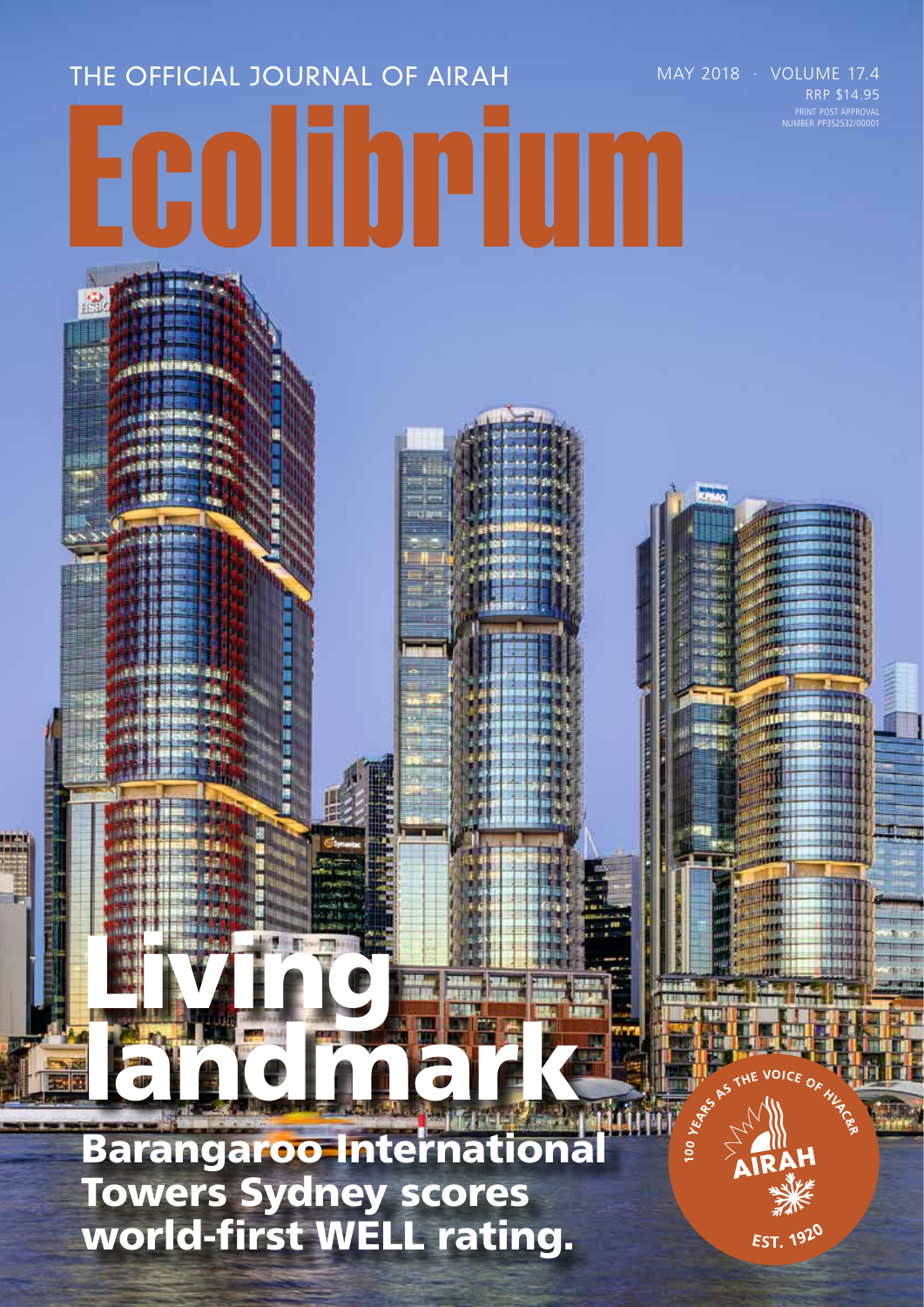# **IN GOOD NICK**

**Nick Adams, M.AIRAH, leads the mechanical services team at Arup's Melbourne office, and until this year was state president of AIRAH's Victoria division committee.**

#### When did you first decide you wanted to be an engineer, and how did you get to where you are today?

As a mechanical engineer, I didn't really get into engineering like most. Back in high school, a lot of the people who were into mechanical engineering were generally people who enjoyed cars. I wasn't really into that – I was just fascinated by how things worked. I was really into fixing mechanical things.

Mechanical engineering was the only stream offered at RMIT at the time, so that's what I went with. The course was great, but towards the end of my degree I became really interested in sustainability and renewable energy. I soon realised there wasn't much work around in terms of renewable energy.

However, one day I saw a poster at uni from Arup, which had the slogan, "Do you want to design green buildings?" It wasn't something I'd thought about much, but it sounded fascinating. So that's where I basically got started – 17 years on, I'm still here.

I started here doing building physics, energy assessments, and then moved into more traditional mechanical services design and project management – I loved that. I spent a few years working in the London office and now I'm back here.

# When did you notice the trend towards green building shifting?

In the building industry, I would say it's still not common. It's a small element of building design even at this stage. I feel the difficulty is finding an appropriate way to integrate renewables in a costeffective manner.

There has been change over the past 15 years. In 2003 I worked on my first building-integrated photovoltaics project – this was cutting-edge stuff at the time, and hardly anyone had done anything like it. While it was amazing, it was also superexpensive and extremely difficult.

Things are a lot better nowadays following the introduction of Green Star, Australian Building Greenhouse Rating and NABERS.



Nick Adams, M.AIRAH

These have definitely led to a greater uptake of renewables in buildings in Australia.

#### Are renewables a key part of your philosophy and process?

It's not renewables specifically – it's energy efficiency, which is one of the fundamental things we do. The first part of the process is assessing how much energy the building needs, and then we'll attempt to look for appropriate renewable technology towards the end of the design process.

#### What are the favourite projects you've worked on and why?

I would have to say the K2 Sustainable Housing project, which I worked on about 10 years ago. It was a 100-unit social housing development in Windsor, and the goal was to make it as sustainable as possible. We actually wanted to make it a carbon-neutral project, but the budget didn't allow it at the time.

We got rid of all the air conditioning and implemented a range of features including natural ventilation, shading, a water recycling plant, and photovoltaic and solar hot water. It was really cuttingedge at the time and went a long way to shaping the way we look at designing sustainable buildings.

The fact that the people using the housing were generally people struggling financially also made the project rewarding – not only was the building environmentally responsible, but it was also socially responsible. It was a really satisfying project and I got to work with a great team.

#### Do you have a checklist you always follow at the start of a project?

There's no specific checklist, but for each project we're always looking at fundamentally what the occupants need – basically designing from the inside out. I don't go into projects with a preconceived notion of what the building should be like.

#### Are you open to new ideas, or are the old ways the best ways?

It's both. There are plenty of examples of innovative buildings that have just gone wrong. It's disappointing, and doesn't do much to give innovation a good name. However, there are also plenty of examples of when innovation has worked extremely well. While I'm a fan of innovation, I'm also a fan of the basic core engineering principles of design. I like to hold both values at the same time.

# Why do you think some of these innovative projects "go wrong"?

Most of the time it comes down to complexity and overcomplicated designs. Another issue is the failure to consider who's going to take charge and maintain the project once it's done. There's also time constraints on projects, which are driven by market forces – sometimes not enough money is being put in to get the results needed.

#### Outsourcing is a particularly hot topic in the industry at the moment. Does Arup do it?

We don't. We manage modelling resource within our office, or we share it within other Arup offices; there's always Arup people working on projects. I think it's horses for courses. Some companies obviously think they can make outsourcing work, but at Arup we're doing fine without it. I don't have any issues with outsourcing per se, but I do have an issue when outsourcing leads to a poor quality product.

# You were AIRAH's Victoria division president for two years, why do you think the Institute is so important to the building industry?

AIRAH is really important because it represents the needs of the industry at a high level – government level.